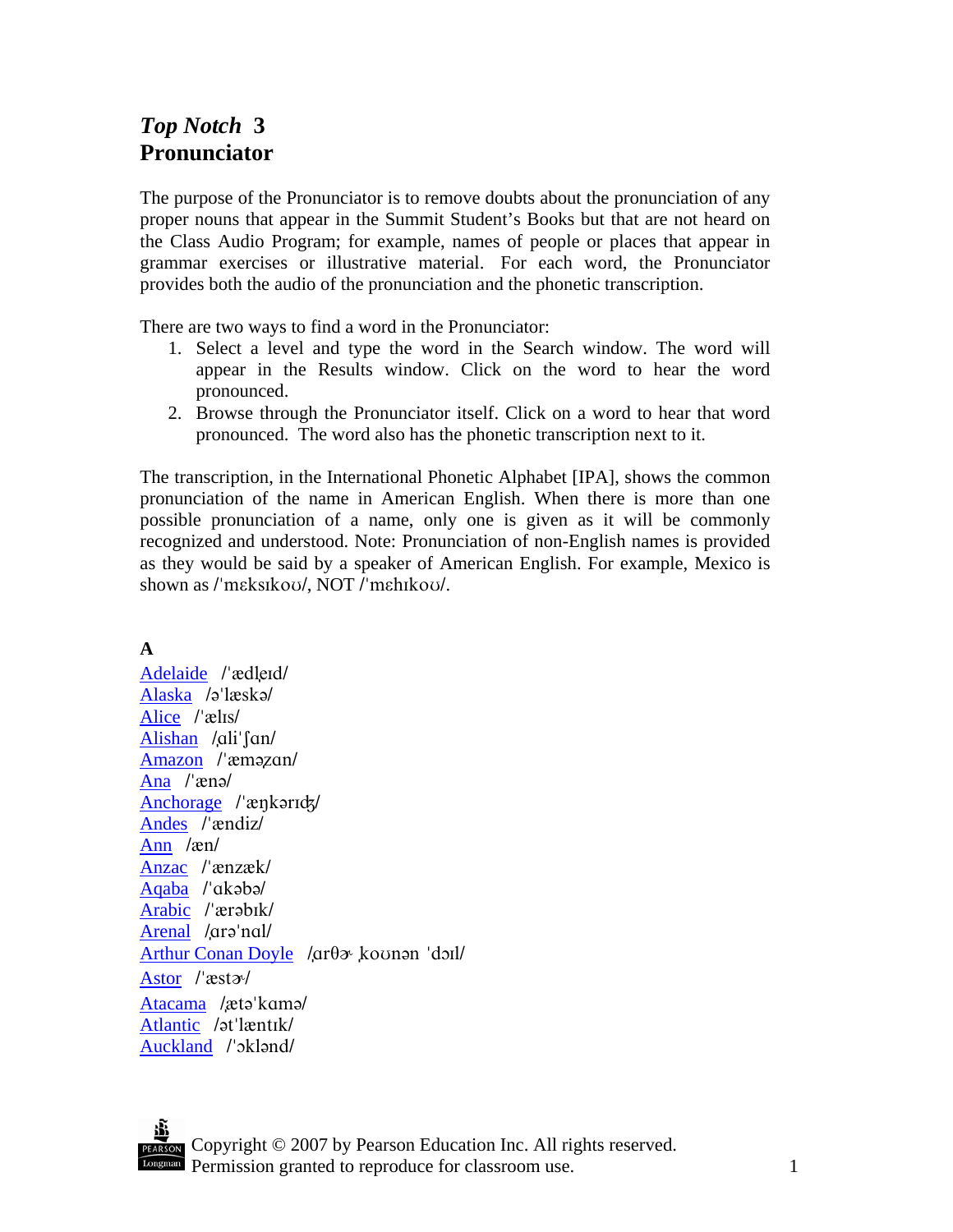[Audrey Hepburn](http://www.tnpronunciator.com/index.php?level=3&word=Audrey%20Hepburn&tnp_submit=Search) / odri 'hepban/ [Austin](http://www.tnpronunciator.com/index.php?level=3&word=Austin&tnp_submit=Search) /'ostan/ [Australia](http://www.tnpronunciator.com/index.php?level=3&word=Australia&tnp_submit=Search) /ɔ'streilyə/ [Averys](http://www.tnpronunciator.com/index.php?level=3&word=Averys&tnp_submit=Search) /'eivariz/ [Ayers](http://www.tnpronunciator.com/index.php?level=3&word=Ayers&tnp_submit=Search) /Erz/

## **B**

[Bahrain](http://www.tnpronunciator.com/index.php?level=3&word=Bahrain&tnp_submit=Search) /ba'rein/ [Bam](http://www.tnpronunciator.com/index.php?level=3&word=Bam&tnp_submit=Search) /bæm/ [Barbara](http://www.tnpronunciator.com/index.php?level=3&word=Barbara&tnp_submit=Search) /'barbrə/ [Barranquilla](http://www.tnpronunciator.com/index.php?level=3&word=Barranquilla&tnp_submit=Search) /bærən kiə/ [Barry Paris](http://www.tnpronunciator.com/index.php?level=3&word=Barry%20Paris&tnp_submit=Search) / bæri 'pæris/ [Bart](http://www.tnpronunciator.com/index.php?level=3&word=Bart&tnp_submit=Search) /bart/ [Bastille](http://www.tnpronunciator.com/index.php?level=3&word=Bastille&tnp_submit=Search) /bæ'stil/ [Beatrice](http://www.tnpronunciator.com/index.php?level=3&word=Beatrice&tnp_submit=Search) /'biatris/ [Belfast](http://www.tnpronunciator.com/index.php?level=3&word=Belfast&tnp_submit=Search) /'belfæst/ [Belize](http://www.tnpronunciator.com/index.php?level=3&word=Belize&tnp_submit=Search) /bə'liz/ [Bella Gente](http://www.tnpronunciator.com/index.php?level=3&word=Bella%20Gente&tnp_submit=Search) /belə 'ckentei/ [Berlin](http://www.tnpronunciator.com/index.php?level=3&word=Berlin&tnp_submit=Search) /b*a*<sup>t</sup>lin/ [Bill Bryson](http://www.tnpronunciator.com/index.php?level=3&word=Bill%20Bryson&tnp_submit=Search) /bil 'braisən/ [Biscayne](http://www.tnpronunciator.com/index.php?level=3&word=Biscayne&tnp_submit=Search) /bis'kein/ [Bolivia](http://www.tnpronunciator.com/index.php?level=3&word=Bolivia&tnp_submit=Search) /ba'lıvia/ [Borneo](http://www.tnpronunciator.com/index.php?level=3&word=Borneo&tnp_submit=Search) /'borniou/ [Bourne](http://www.tnpronunciator.com/index.php?level=3&word=Bourne&tnp_submit=Search) /born/ [Braulio Carrillo](http://www.tnpronunciator.com/index.php?level=3&word=Braulio%20Carrillo&tnp_submit=Search) / brauliou ka' riyou/ [Brazil](http://www.tnpronunciator.com/index.php?level=3&word=Brazil&tnp_submit=Search) /brə'zıl/ [Brian Koslow](http://www.tnpronunciator.com/index.php?level=3&word=Brian%20Koslow&tnp_submit=Search) /braian 'kaslou/ [Brisbane](http://www.tnpronunciator.com/index.php?level=3&word=Brisbane&tnp_submit=Search) /'brizbein/ [Brock](http://www.tnpronunciator.com/index.php?level=3&word=Brock&tnp_submit=Search) /brak/ [Budapest](http://www.tnpronunciator.com/index.php?level=3&word=Budapest&tnp_submit=Search) /'budapest/ [Buenos Aires](http://www.tnpronunciator.com/index.php?level=3&word=Buenos%20Aires&tnp_submit=Search) / bweinas 'eriz/ [Bunol](http://www.tnpronunciator.com/index.php?level=3&word=Bunol&tnp_submit=Search) /bu'nyoul/ [Burt](http://www.tnpronunciator.com/index.php?level=3&word=Burt&tnp_submit=Search) /b*a*t/

### **C**

[Cabimas](http://www.tnpronunciator.com/index.php?level=3&word=Cabimas&tnp_submit=Search) /ka'bimas/ [Cambridge](http://www.tnpronunciator.com/index.php?level=3&word=Cambridge&tnp_submit=Search) /'keimbridz/ [Canada](http://www.tnpronunciator.com/index.php?level=3&word=Canada&tnp_submit=Search) /'kænada/ [Canberra](http://www.tnpronunciator.com/index.php?level=3&word=Canberra&tnp_submit=Search) /'kænbərə/ [Cape Town](http://www.tnpronunciator.com/index.php?level=3&word=Cape%20Town&tnp_submit=Search) /'keip taun/ [Caribbean](http://www.tnpronunciator.com/index.php?level=3&word=Caribbean&tnp_submit=Search) /kæra'bian/ [Carlo](http://www.tnpronunciator.com/index.php?level=3&word=Carlo&tnp_submit=Search) /'karlou/ [Carlota Lyons Wiley](http://www.tnpronunciator.com/index.php?level=3&word=Carlota%20Lyons%20Wiley&tnp_submit=Search) /karlata laranz 'waili/

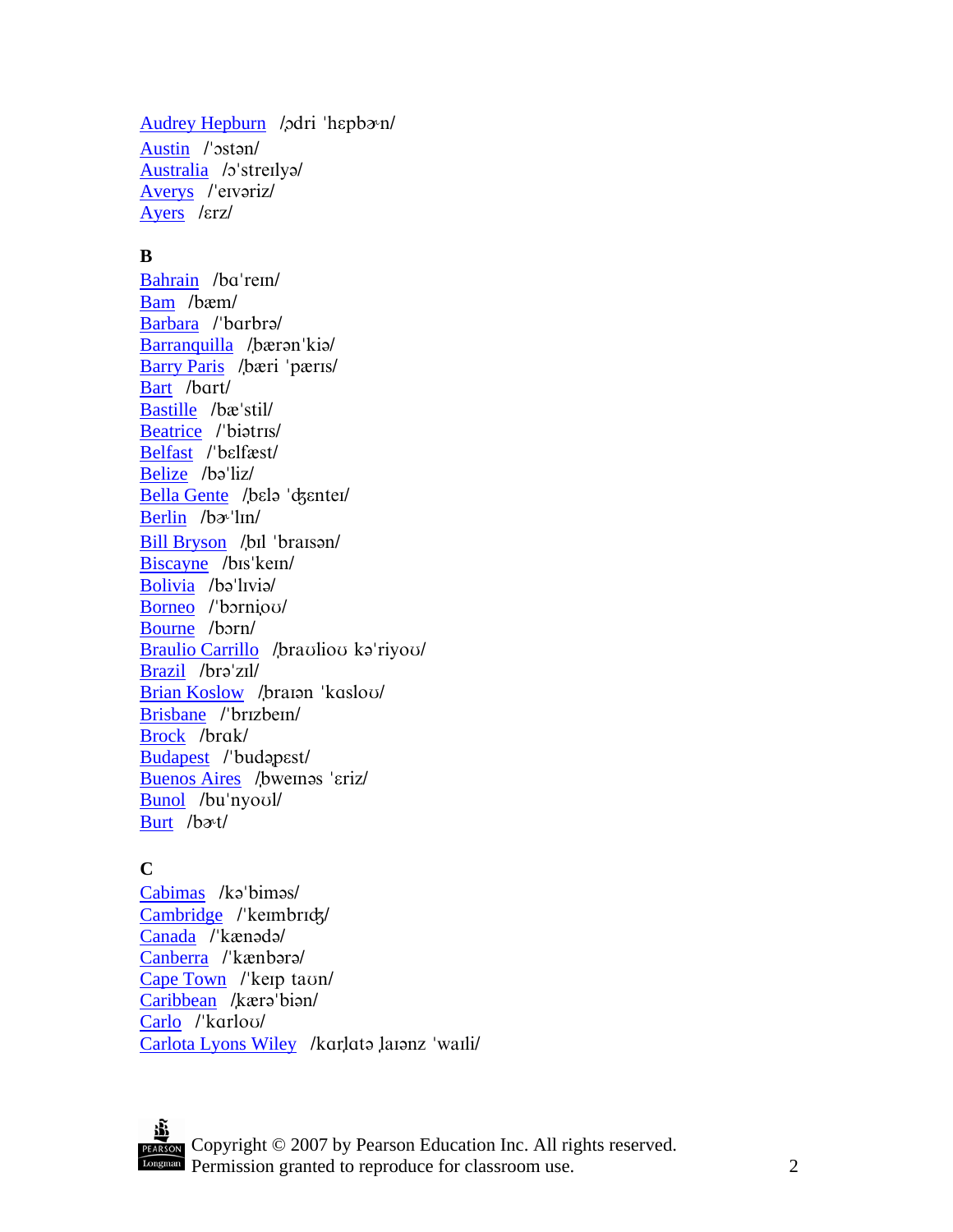[Carmen Candelaria](http://www.tnpronunciator.com/index.php?level=3&word=Carmen%20Candelaria&tnp_submit=Search) / karman kænda laria/ [Carnaval](http://www.tnpronunciator.com/index.php?level=3&word=Carnaval&tnp_submit=Search) /karna'val/  $Carpathia$  /kar'per $\theta$ ia/ [Casey](http://www.tnpronunciator.com/index.php?level=3&word=Casey&tnp_submit=Search) /'keisi/ [Celine](http://www.tnpronunciator.com/index.php?level=3&word=Celine&tnp_submit=Search) /sa'lin/ [Central America](http://www.tnpronunciator.com/index.php?level=3&word=Central%20America&tnp_submit=Search) / sentral a merika [Champerico](http://www.tnpronunciator.com/index.php?level=3&word=Champerico&tnp_submit=Search) /tfampa'rikou/ [Cheju](http://www.tnpronunciator.com/index.php?level=3&word=Cheju&tnp_submit=Search) /'tferdzu/ [Chicago](http://www.tnpronunciator.com/index.php?level=3&word=Chicago&tnp_submit=Search) /fi'kagou/ [Chile](http://www.tnpronunciator.com/index.php?level=3&word=Chile&tnp_submit=Search) /'tfili/ [China](http://www.tnpronunciator.com/index.php?level=3&word=China&tnp_submit=Search) /'tfama/ [Chinese](http://www.tnpronunciator.com/index.php?level=3&word=Chinese&tnp_submit=Search) /tfar'niz/ [Chirripó](http://www.tnpronunciator.com/index.php?level=3&word=Chirripo&tnp_submit=Search) /tfirr<sup>'</sup>pou/ [Christmas](http://www.tnpronunciator.com/index.php?level=3&word=Christmas&tnp_submit=Search) /'krIsmas/ [Chubu](http://www.tnpronunciator.com/index.php?level=3&word=Chubu&tnp_submit=Search) /'tfubu/ [Chunnel](http://www.tnpronunciator.com/index.php?level=3&word=Chunnel&tnp_submit=Search) /'tfanl/ [Chuseok](http://www.tnpronunciator.com/index.php?level=3&word=Chuseok&tnp_submit=Search) /'tfusAk/ [Claire](http://www.tnpronunciator.com/index.php?level=3&word=Claire&tnp_submit=Search) /klɛr/ [Clark](http://www.tnpronunciator.com/index.php?level=3&word=Clark&tnp_submit=Search) /klark/ [Cleo](http://www.tnpronunciator.com/index.php?level=3&word=Cleo&tnp_submit=Search) /'kliou/ [Cobán](http://www.tnpronunciator.com/index.php?level=3&word=Coban&tnp_submit=Search) /koʊ'ban/ [Colombia](http://www.tnpronunciator.com/index.php?level=3&word=Colombia&tnp_submit=Search) /ka'lambia/ [Columbia](http://www.tnpronunciator.com/index.php?level=3&word=Columbia&tnp_submit=Search) /ka'lAmbia/ [Corcovado](http://www.tnpronunciator.com/index.php?level=3&word=Corcovado&tnp_submit=Search) /korkou'vadou/ [Coronado](http://www.tnpronunciator.com/index.php?level=3&word=Coronado&tnp_submit=Search) /kora'nadou/  $Costa Rica$  / kousta 'rika [Cuzco](http://www.tnpronunciator.com/index.php?level=3&word=Cuzco&tnp_submit=Search) /'kuskou/

### **D**

[Dalai Lama](http://www.tnpronunciator.com/index.php?level=3&word=Dalai%20Lama&tnp_submit=Search) /dalaI 'lama/ [Dan](http://www.tnpronunciator.com/index.php?level=3&word=Dan&tnp_submit=Search) /dæn/ [Danielle Steele](http://www.tnpronunciator.com/index.php?level=3&word=Danielle%20Steele&tnp_submit=Search) /dænyɛl 'stil/ [Danube](http://www.tnpronunciator.com/index.php?level=3&word=Danube&tnp_submit=Search) /'dænyub/ [David](http://www.tnpronunciator.com/index.php?level=3&word=David&tnp_submit=Search) /'deIvId/ [Denali](http://www.tnpronunciator.com/index.php?level=3&word=Denali&tnp_submit=Search) /də'nali/ [Denmark](http://www.tnpronunciator.com/index.php?level=3&word=Denmark&tnp_submit=Search) /'denmark/ [Desaguadero](http://www.tnpronunciator.com/index.php?level=3&word=Desaguadero&tnp_submit=Search) / desagwa derou/ [Dom](http://www.tnpronunciator.com/index.php?level=3&word=Dom&tnp_submit=Search) /dam/ [Dominican](http://www.tnpronunciator.com/index.php?level=3&word=Dominican&tnp_submit=Search) /də'mınıkən/ [Douglas Angus](http://www.tnpronunciator.com/index.php?level=3&word=Douglas%20Angus&tnp_submit=Search) /daglas 'ængas/ [Dubai](http://www.tnpronunciator.com/index.php?level=3&word=Dubai&tnp_submit=Search) /du"baI/ [Dulce](http://www.tnpronunciator.com/index.php?level=3&word=Dulce&tnp_submit=Search) /'dolsei/

### **E**

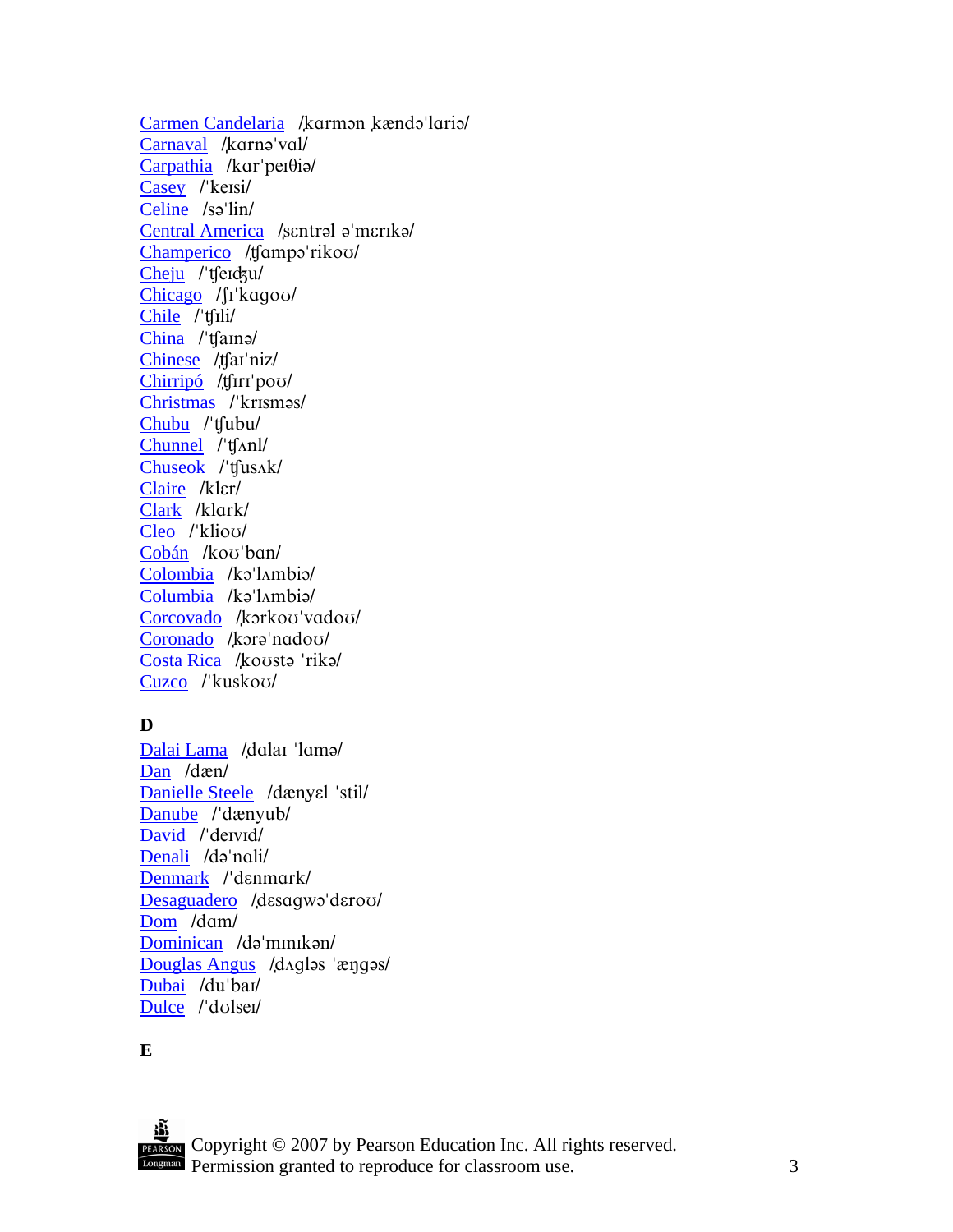#### [Easter](http://www.tnpronunciator.com/index.php?level=3&word=Easter&tnp_submit=Search) /'istav/

[Ecuador](http://www.tnpronunciator.com/index.php?level=3&word=Ecuador&tnp_submit=Search) /'ɛkwədor/ [Edinburgh](http://www.tnpronunciator.com/index.php?level=3&word=Edinburgh&tnp_submit=Search) /'*Edanbara*/ [Edith Grossman](http://www.tnpronunciator.com/index.php?level=3&word=Edith%20Grossman&tnp_submit=Search) / $idI\theta$  'grousman/ [Edo](http://www.tnpronunciator.com/index.php?level=3&word=Edo&tnp_submit=Search) /'*Edou*/ [Egyptians](http://www.tnpronunciator.com/index.php?level=3&word=Egyptians&tnp_submit=Search)  $/i'$ dzip $\int$ ənz $\ell$ [Eid ul-Fitr](http://www.tnpronunciator.com/index.php?level=3&word=Eid%20ul-Fitr&tnp_submit=Search) /id ul 'fita/ [El Rancho](http://www.tnpronunciator.com/index.php?level=3&word=El%20Rancho&tnp_submit=Search) / el 'ræntfou/ [El Salvador](http://www.tnpronunciator.com/index.php?level=3&word=El%20Salvador&tnp_submit=Search) / el 'sælvədər/ [Ellen](http://www.tnpronunciator.com/index.php?level=3&word=Ellen&tnp_submit=Search) /'ɛlən/ [England](http://www.tnpronunciator.com/index.php?level=3&word=England&tnp_submit=Search) /'Ingland/ [English](http://www.tnpronunciator.com/index.php?level=3&word=English&tnp_submit=Search)  $\frac{1}{2}$  /'inglish [Ernest Hemingway](http://www.tnpronunciator.com/index.php?level=3&word=Ernest%20Hemingway&tnp_submit=Search) / anist 'heminwei/ [Europe](http://www.tnpronunciator.com/index.php?level=3&word=Europe&tnp_submit=Search) /'yorap/ [Eva](http://www.tnpronunciator.com/index.php?level=3&word=Eva&tnp_submit=Search) /'ivə/

# **F**

[Fairbanks](http://www.tnpronunciator.com/index.php?level=3&word=Fairbanks&tnp_submit=Search) /'ferbænks/ [Fengkang](http://www.tnpronunciator.com/index.php?level=3&word=Fengkang&tnp_submit=Search)  $/f \land \eta'$ gan [Flores](http://www.tnpronunciator.com/index.php?level=3&word=Flores&tnp_submit=Search) /'floras/ [Flynn](http://www.tnpronunciator.com/index.php?level=3&word=Flynn&tnp_submit=Search) /fl<sub>In</sub>/ [France](http://www.tnpronunciator.com/index.php?level=3&word=France&tnp_submit=Search) /fræns/ [Frank](http://www.tnpronunciator.com/index.php?level=3&word=Frank&tnp_submit=Search) /frænk/ [Fred Curtis](http://www.tnpronunciator.com/index.php?level=3&word=Fred%20Curtis&tnp_submit=Search) /fred 'katis/ [French](http://www.tnpronunciator.com/index.php?level=3&word=French&tnp_submit=Search) /frentf/ [Fuji](http://www.tnpronunciator.com/index.php?level=3&word=Fuji&tnp_submit=Search) /'fudzi/

### **G**

[Galapagos](http://www.tnpronunciator.com/index.php?level=3&word=Galapagos&tnp_submit=Search) /gə'lapəgous/ [Garcia Marquez](http://www.tnpronunciator.com/index.php?level=3&word=Garcia%20Marquez&tnp_submit=Search) /garsia 'markes/ [Gates](http://www.tnpronunciator.com/index.php?level=3&word=Gates&tnp_submit=Search) /gerts/ [George](http://www.tnpronunciator.com/index.php?level=3&word=George&tnp_submit=Search) /dzordz/  $German$  /  $d3$ man/ [Germany](http://www.tnpronunciator.com/index.php?level=3&word=Germany&tnp_submit=Search) /'dzamoni/ [Gil](http://www.tnpronunciator.com/index.php?level=3&word=Gil&tnp_submit=Search) /gIl/ [Glen](http://www.tnpronunciator.com/index.php?level=3&word=Glen&tnp_submit=Search) /glen/ [Grand Barachois](http://www.tnpronunciator.com/index.php?level=3&word=Grand%20Barachois&tnp_submit=Search) / grænd bærə 'tfol [Greek](http://www.tnpronunciator.com/index.php?level=3&word=Greek&tnp_submit=Search) /grik/ [Greg](http://www.tnpronunciator.com/index.php?level=3&word=Greg&tnp_submit=Search) /greg/ [Guanacaste](http://www.tnpronunciator.com/index.php?level=3&word=Guanacaste&tnp_submit=Search) /gwana'kastei/ [Guatemala](http://www.tnpronunciator.com/index.php?level=3&word=Guatemala&tnp_submit=Search) /gwata'mala/

### **H**

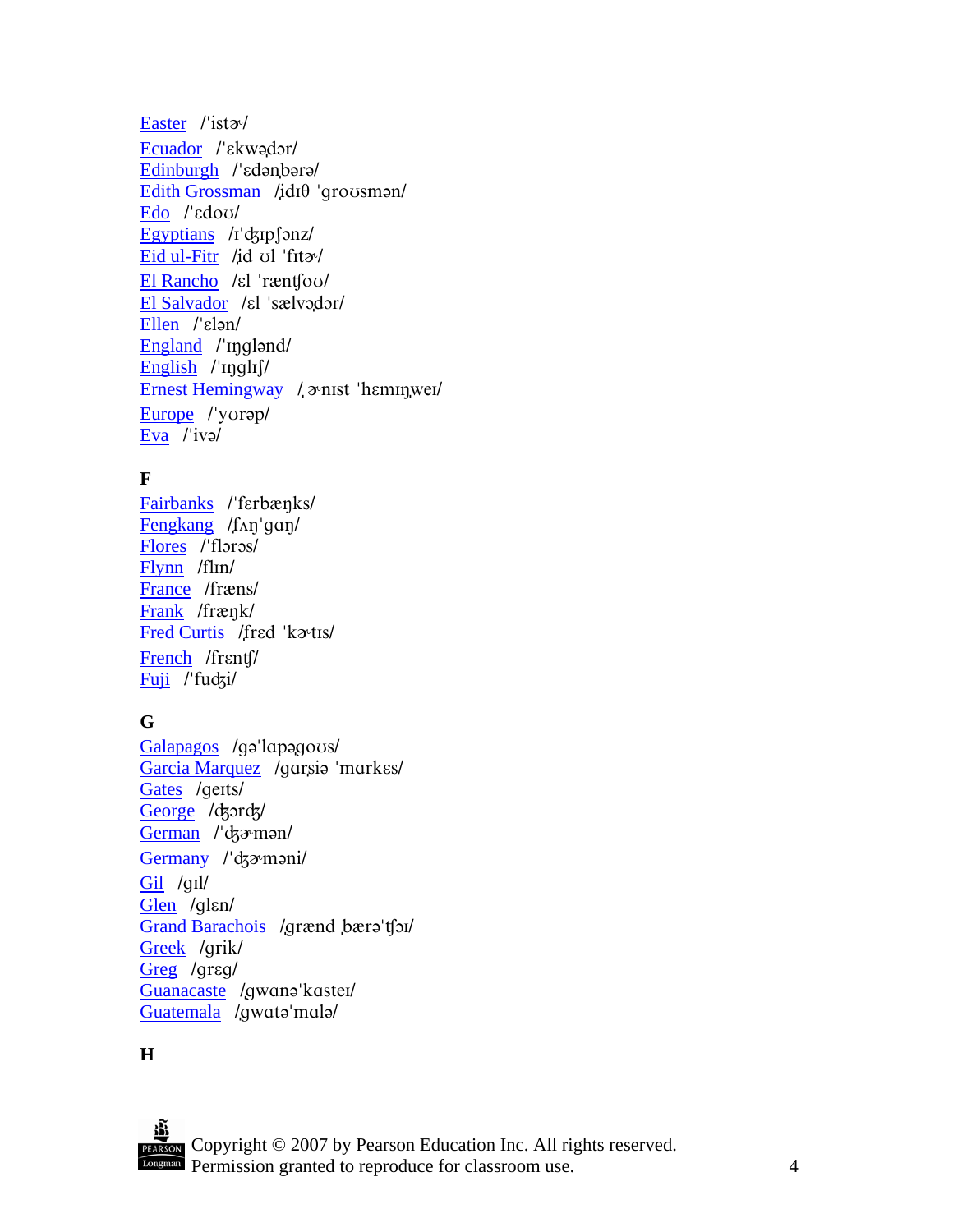$H.G.$  Wells /eit $\int$  dzi 'welz/ [Haikou](http://www.tnpronunciator.com/index.php?level=3&word=Haikou&tnp_submit=Search) /hai'kou/ [Hainan](http://www.tnpronunciator.com/index.php?level=3&word=Hainan&tnp_submit=Search) /hai'nan/ [Haiti](http://www.tnpronunciator.com/index.php?level=3&word=Haiti&tnp_submit=Search) /'heiti/ [Halloween](http://www.tnpronunciator.com/index.php?level=3&word=Halloween&tnp_submit=Search) /hælə'win/ [Hannah](http://www.tnpronunciator.com/index.php?level=3&word=Hannah&tnp_submit=Search) /'hænə/ [Hebei](http://www.tnpronunciator.com/index.php?level=3&word=Hebei&tnp_submit=Search) /ha'bei/ [Helen Keller](http://www.tnpronunciator.com/index.php?level=3&word=Helen%20Keller&tnp_submit=Search) /hɛlən 'kɛləv/ [Hokkaido](http://www.tnpronunciator.com/index.php?level=3&word=Hokkaido&tnp_submit=Search) /ha'kaidou/ [Hollywood](http://www.tnpronunciator.com/index.php?level=3&word=Hollywood&tnp_submit=Search) /'haliwud/ [Honduras](http://www.tnpronunciator.com/index.php?level=3&word=Honduras&tnp_submit=Search) /han'durəs/ [Hong Kong](http://www.tnpronunciator.com/index.php?level=3&word=Hong%20Kong&tnp_submit=Search) /han 'kan/ [Honi Honi](http://www.tnpronunciator.com/index.php?level=3&word=Honi%20Honi&tnp_submit=Search) /houni 'houni/ [Hudson](http://www.tnpronunciator.com/index.php?level=3&word=Hudson&tnp_submit=Search) /'hAdson/ [Hungary](http://www.tnpronunciator.com/index.php?level=3&word=Hungary&tnp_submit=Search) /'hangari/

# **I**

[Iberian](http://www.tnpronunciator.com/index.php?level=3&word=Iberian&tnp_submit=Search) /ai'biriən/ [Incas](http://www.tnpronunciator.com/index.php?level=3&word=Incas&tnp_submit=Search) /'<sub>Ink</sub>az/ [India](http://www.tnpronunciator.com/index.php?level=3&word=India&tnp_submit=Search) /'India/ [Indian](http://www.tnpronunciator.com/index.php?level=3&word=Indian&tnp_submit=Search) /'Indian/ [Indonesia](http://www.tnpronunciator.com/index.php?level=3&word=Indonesia&tnp_submit=Search) /*Indo* nizo/ [Iran](http://www.tnpronunciator.com/index.php?level=3&word=Iran&tnp_submit=Search) /I"r&n/ [Irazu](http://www.tnpronunciator.com/index.php?level=3&word=Irazu&tnp_submit=Search) /*Ira'su/* [Ireland](http://www.tnpronunciator.com/index.php?level=3&word=Ireland&tnp_submit=Search) /'a<sub>I3</sub> land/ [Ismay](http://www.tnpronunciator.com/index.php?level=3&word=Ismay&tnp_submit=Search) /"IzmeI/ [Italy](http://www.tnpronunciator.com/index.php?level=3&word=Italy&tnp_submit=Search)  $/\int$ <sup>-</sup>Itl-i/ [Ivan Potok](http://www.tnpronunciator.com/index.php?level=3&word=Ivan%20Potok&tnp_submit=Search) /aIvan 'poutak/

# **J**

[Jack](http://www.tnpronunciator.com/index.php?level=3&word=Jack&tnp_submit=Search) /dzæk/ [Jackie](http://www.tnpronunciator.com/index.php?level=3&word=Jackie&tnp_submit=Search) /'dzæki/ [Jalisco](http://www.tnpronunciator.com/index.php?level=3&word=Jalisco&tnp_submit=Search) /ha'lıskov/ [Jane](http://www.tnpronunciator.com/index.php?level=3&word=Jane&tnp_submit=Search) /dzein/ [Janet](http://www.tnpronunciator.com/index.php?level=3&word=Janet&tnp_submit=Search) /'dzænit/  $Japan$  / $d$ zə pæn/ [Japanese](http://www.tnpronunciator.com/index.php?level=3&word=Japanese&tnp_submit=Search) /dzæpa'niz/ [Jeremy](http://www.tnpronunciator.com/index.php?level=3&word=Jeremy&tnp_submit=Search) /'*d*zerami/ [Jerry](http://www.tnpronunciator.com/index.php?level=3&word=Jerry&tnp_submit=Search) /'*dzeri/* [Jim Whittaker](http://www.tnpronunciator.com/index.php?level=3&word=Jim%20Whittaker&tnp_submit=Search) / dzim 'wit ika/ [João Pereira](http://www.tnpronunciator.com/index.php?level=3&word=Joao%20Pereira&tnp_submit=Search) / zwau pa'rera/ [John](http://www.tnpronunciator.com/index.php?level=3&word=John&tnp_submit=Search) /dʒan/ [Juneau](http://www.tnpronunciator.com/index.php?level=3&word=Juneau&tnp_submit=Search) / dzunou/

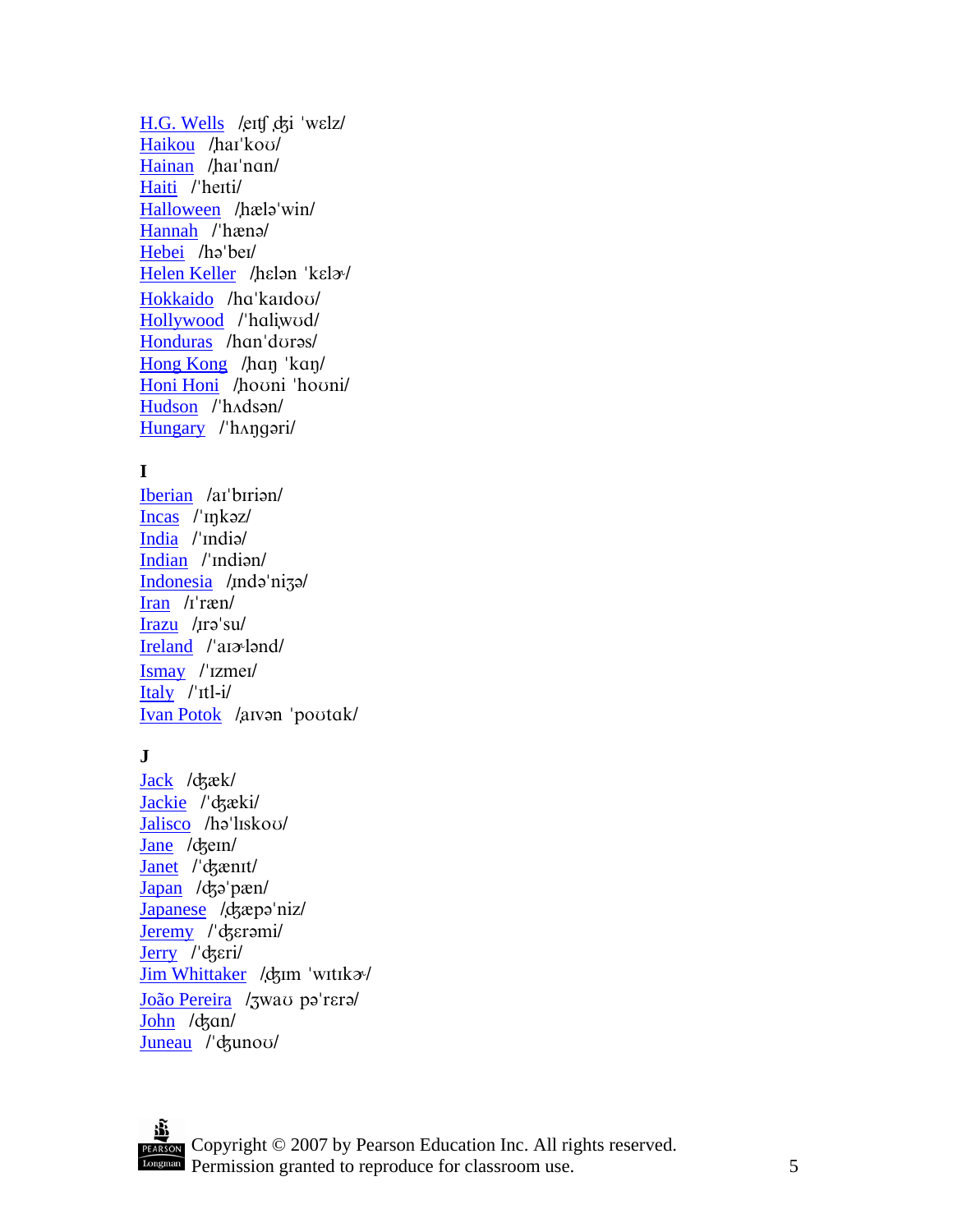### **K**

[Kabul](http://www.tnpronunciator.com/index.php?level=3&word=Kabul&tnp_submit=Search) /'kabal/ [Kakadu](http://www.tnpronunciator.com/index.php?level=3&word=Kakadu&tnp_submit=Search) /'kakadu/ [Kaliman](http://www.tnpronunciator.com/index.php?level=3&word=Kaliman&tnp_submit=Search) /kali'man/ [Kate](http://www.tnpronunciator.com/index.php?level=3&word=Kate&tnp_submit=Search) /keit/ [Katmai](http://www.tnpronunciator.com/index.php?level=3&word=Katmai&tnp_submit=Search) /'kætmai/ [Kim](http://www.tnpronunciator.com/index.php?level=3&word=Kim&tnp_submit=Search) /kIm/ [Kodiak](http://www.tnpronunciator.com/index.php?level=3&word=Kodiak&tnp_submit=Search) /'koudiæk/ [Korean](http://www.tnpronunciator.com/index.php?level=3&word=Korean&tnp_submit=Search) /kə'riən/ [Kota Kinabalu](http://www.tnpronunciator.com/index.php?level=3&word=Kota%20Kinabalu&tnp_submit=Search) / kout akinaba'lu/ [Kyoto](http://www.tnpronunciator.com/index.php?level=3&word=Kyoto&tnp_submit=Search) /ki'outou/

# **L**

[La Amistad](http://www.tnpronunciator.com/index.php?level=3&word=La%20Amistad&tnp_submit=Search) /la 'amistad/ [La Fortuna](http://www.tnpronunciator.com/index.php?level=3&word=La%20Fortuna&tnp_submit=Search)  $\pi$  a for tune [La Tomatina](http://www.tnpronunciator.com/index.php?level=3&word=La%20Tomatina&tnp_submit=Search) /la touma'tina/ [Lainie](http://www.tnpronunciator.com/index.php?level=3&word=Lainie&tnp_submit=Search) /'leini/ [Langlade](http://www.tnpronunciator.com/index.php?level=3&word=Langlade&tnp_submit=Search) /lan'qlad/ [Latin America](http://www.tnpronunciator.com/index.php?level=3&word=Latin%20America&tnp_submit=Search) /læt n a'merika/ [Laura](http://www.tnpronunciator.com/index.php?level=3&word=Laura&tnp_submit=Search) /'lora/ [Laurie Lawlor](http://www.tnpronunciator.com/index.php?level=3&word=Laurie%20Lawlor&tnp_submit=Search) /lori 'lol<sup>3</sup> [Liberia](http://www.tnpronunciator.com/index.php?level=3&word=Liberia&tnp_submit=Search) /lai biria/ [Lilian](http://www.tnpronunciator.com/index.php?level=3&word=Lilian&tnp_submit=Search) /'lilian/ [London](http://www.tnpronunciator.com/index.php?level=3&word=London&tnp_submit=Search) /'landon/ [Los Angeles](http://www.tnpronunciator.com/index.php?level=3&word=Los%20Angeles&tnp_submit=Search) /los 'ændzalis/ [Luigi](http://www.tnpronunciator.com/index.php?level=3&word=Luigi&tnp_submit=Search) /lu'idzi/ [Lydia](http://www.tnpronunciator.com/index.php?level=3&word=Lydia&tnp_submit=Search) /'lɪdiə/ [Lynn Todd](http://www.tnpronunciator.com/index.php?level=3&word=Lynn%20Todd&tnp_submit=Search) /lin 'tad/

# **M**

[Machu Picchu](http://www.tnpronunciator.com/index.php?level=3&word=Machu%20Picchu&tnp_submit=Search) / matfu 'pitfu/ [Madrid](http://www.tnpronunciator.com/index.php?level=3&word=Madrid&tnp_submit=Search) /mə'drıd/ [Maggie](http://www.tnpronunciator.com/index.php?level=3&word=Maggie&tnp_submit=Search) /'mæqi/ [Malagasy](http://www.tnpronunciator.com/index.php?level=3&word=Malagasy&tnp_submit=Search) /mæləˈqæsi/ [Malaysia](http://www.tnpronunciator.com/index.php?level=3&word=Malaysia&tnp_submit=Search) /mə<sup>'</sup>leizə/ [Manaus](http://www.tnpronunciator.com/index.php?level=3&word=Manaus&tnp_submit=Search) /mə'naus/ [Manuel Abaya](http://www.tnpronunciator.com/index.php?level=3&word=Manuel%20Abaya&tnp_submit=Search) /manwel a'baya/ [Mara](http://www.tnpronunciator.com/index.php?level=3&word=Mara&tnp_submit=Search) /'mærə/ [Maracaibo](http://www.tnpronunciator.com/index.php?level=3&word=Maracaibo&tnp_submit=Search) /mæra'kaIbou/ [Maria](http://www.tnpronunciator.com/index.php?level=3&word=Maria&tnp_submit=Search) /ma'ria/ [Marian](http://www.tnpronunciator.com/index.php?level=3&word=Marian&tnp_submit=Search) /'mærian/ [Marie Duclos](http://www.tnpronunciator.com/index.php?level=3&word=Marie%20Duclos&tnp_submit=Search) / mari du'klou/ [Mario Vargas Llosa](http://www.tnpronunciator.com/index.php?level=3&word=Mario%20Vargas%20Llosa&tnp_submit=Search) / mariou varges 'youse/ [Mark](http://www.tnpronunciator.com/index.php?level=3&word=Mark&tnp_submit=Search) /mark/

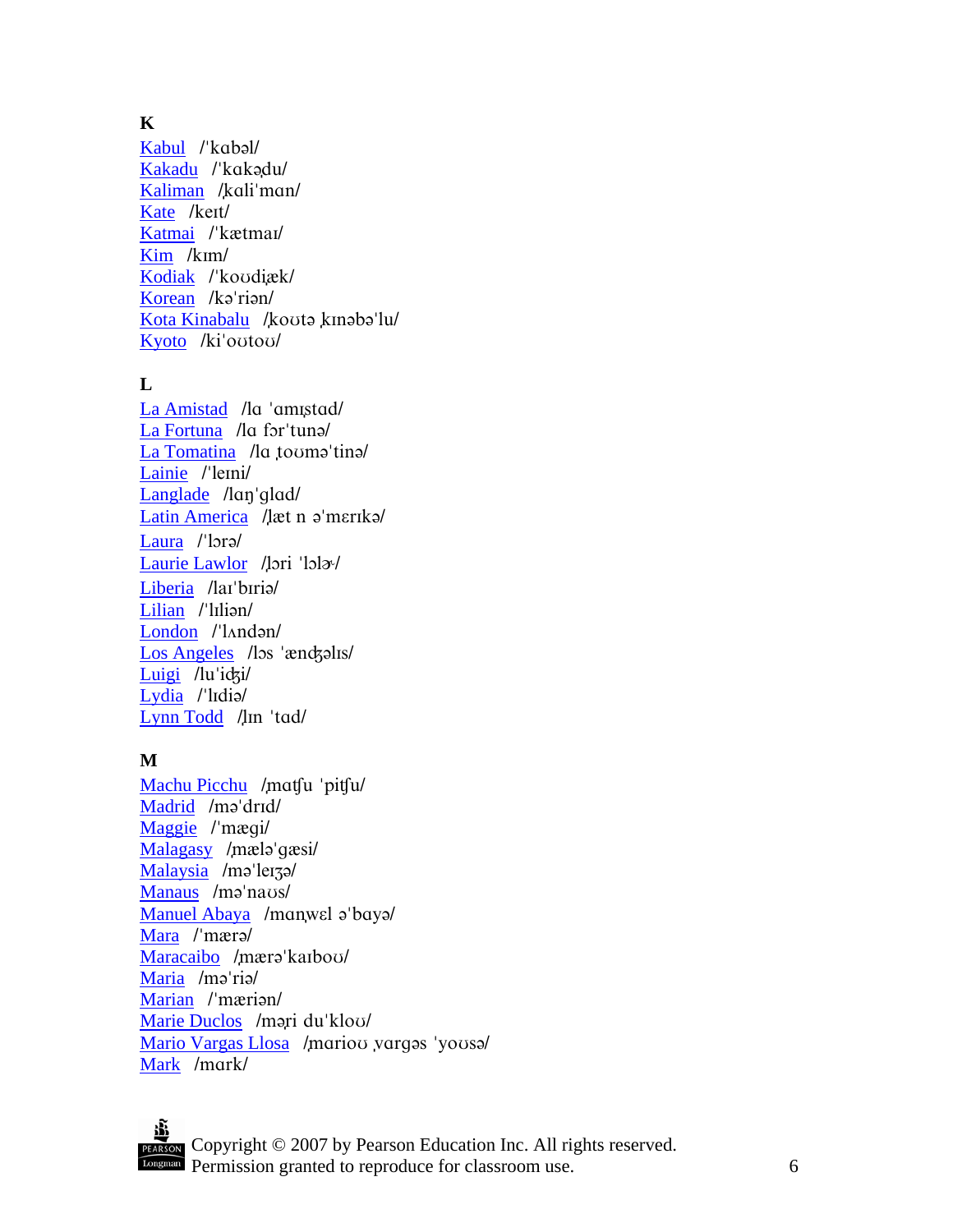[Martha](http://www.tnpronunciator.com/index.php?level=3&word=Martha&tnp_submit=Search) /'mαrθə/ [Martha Henderson](http://www.tnpronunciator.com/index.php?level=3&word=Martha%20Henderson&tnp_submit=Search) /marθ = 'hend a son/ [Martin](http://www.tnpronunciator.com/index.php?level=3&word=Martin&tnp_submit=Search) /'mart n/ [Mary Smith](http://www.tnpronunciator.com/index.php?level=3&word=Mary%20Smith&tnp_submit=Search) / $m$ eri 'smI $\theta$ / [Max](http://www.tnpronunciator.com/index.php?level=3&word=Max&tnp_submit=Search) /mæks/ [May](http://www.tnpronunciator.com/index.php?level=3&word=May&tnp_submit=Search) /me<sub>I</sub>/ [Maya](http://www.tnpronunciator.com/index.php?level=3&word=Maya&tnp_submit=Search) /'maia/ [Melbourne](http://www.tnpronunciator.com/index.php?level=3&word=Melbourne&tnp_submit=Search) /'mɛlban/ [Mexico](http://www.tnpronunciator.com/index.php?level=3&word=Mexico&tnp_submit=Search) /'mɛksɪkoʊ/ [Miami](http://www.tnpronunciator.com/index.php?level=3&word=Miami&tnp_submit=Search) /mai'æmi/ [Michael Emmerich](http://www.tnpronunciator.com/index.php?level=3&word=Michael%20Emmerich&tnp_submit=Search) / markal 'emarrk/ [Michael Wiley](http://www.tnpronunciator.com/index.php?level=3&word=Michael%20Wiley&tnp_submit=Search) /markal 'warli/ [Microsoft](http://www.tnpronunciator.com/index.php?level=3&word=Microsoft&tnp_submit=Search) /'markrousoft/  $Min$ -Jin / $min$   $\frac{d}{d}$ [Miquelon](http://www.tnpronunciator.com/index.php?level=3&word=Miquelon&tnp_submit=Search) /'mikalan/ [Montreal](http://www.tnpronunciator.com/index.php?level=3&word=Montreal&tnp_submit=Search) /mantri'ol/ [Moo Moo](http://www.tnpronunciator.com/index.php?level=3&word=Moo%20Moo&tnp_submit=Search) /"mu mu/ [Moscow](http://www.tnpronunciator.com/index.php?level=3&word=Moscow&tnp_submit=Search) /'maskau/ [Motagua](http://www.tnpronunciator.com/index.php?level=3&word=Motagua&tnp_submit=Search) /moo'tagwa/ [Mount Saint Helens](http://www.tnpronunciator.com/index.php?level=3&word=Mount%20Saint%20Helens&tnp_submit=Search) / maunt seint 'helenz/ [Muslims](http://www.tnpronunciator.com/index.php?level=3&word=Muslims&tnp_submit=Search) /'m<sub>AZl</sub>amz/ [Myrobi](http://www.tnpronunciator.com/index.php?level=3&word=Myrobi&tnp_submit=Search) /mai'roubi/

### **N**

[Nagoya](http://www.tnpronunciator.com/index.php?level=3&word=Nagoya&tnp_submit=Search) /nə'qoiə/ [Nancy](http://www.tnpronunciator.com/index.php?level=3&word=Nancy&tnp_submit=Search) /'nænsi/ [Nathaniel Tarn](http://www.tnpronunciator.com/index.php?level=3&word=Nathaniel%20Tarn&tnp_submit=Search) /nəθænyəl 'tarn/ [Nelson Mandela](http://www.tnpronunciator.com/index.php?level=3&word=Nelson%20Mandela&tnp_submit=Search) /nɛlsən mæn'dɛlə/ [Nepal](http://www.tnpronunciator.com/index.php?level=3&word=Nepal&tnp_submit=Search) /nə'pol/ [Netherlands](http://www.tnpronunciator.com/index.php?level=3&word=Netherlands&tnp_submit=Search) /'nɛðə·ləndz/ [New York](http://www.tnpronunciator.com/index.php?level=3&word=New%20York&tnp_submit=Search) /nu 'york/ [New York City](http://www.tnpronunciator.com/index.php?level=3&word=New%20York%20City&tnp_submit=Search) /nu york 'siti/ [New Zealand](http://www.tnpronunciator.com/index.php?level=3&word=New%20Zealand&tnp_submit=Search) /nu 'zilənd/ [Newfoundland](http://www.tnpronunciator.com/index.php?level=3&word=Newfoundland&tnp_submit=Search) /'nufanlænd/ [Niagara](http://www.tnpronunciator.com/index.php?level=3&word=Niagara&tnp_submit=Search) /nai'æqrə/ [Nicaragua](http://www.tnpronunciator.com/index.php?level=3&word=Nicaragua&tnp_submit=Search) /nika ragwa/ [Nicoya](http://www.tnpronunciator.com/index.php?level=3&word=Nicoya&tnp_submit=Search) /nI'koIa/ [Niki](http://www.tnpronunciator.com/index.php?level=3&word=Niki&tnp_submit=Search) /"nIki/ [Nobel](http://www.tnpronunciator.com/index.php?level=3&word=Nobel&tnp_submit=Search) /nov'bel/

# **O**

[Oscar](http://www.tnpronunciator.com/index.php?level=3&word=Oscar&tnp_submit=Search) /'askav/

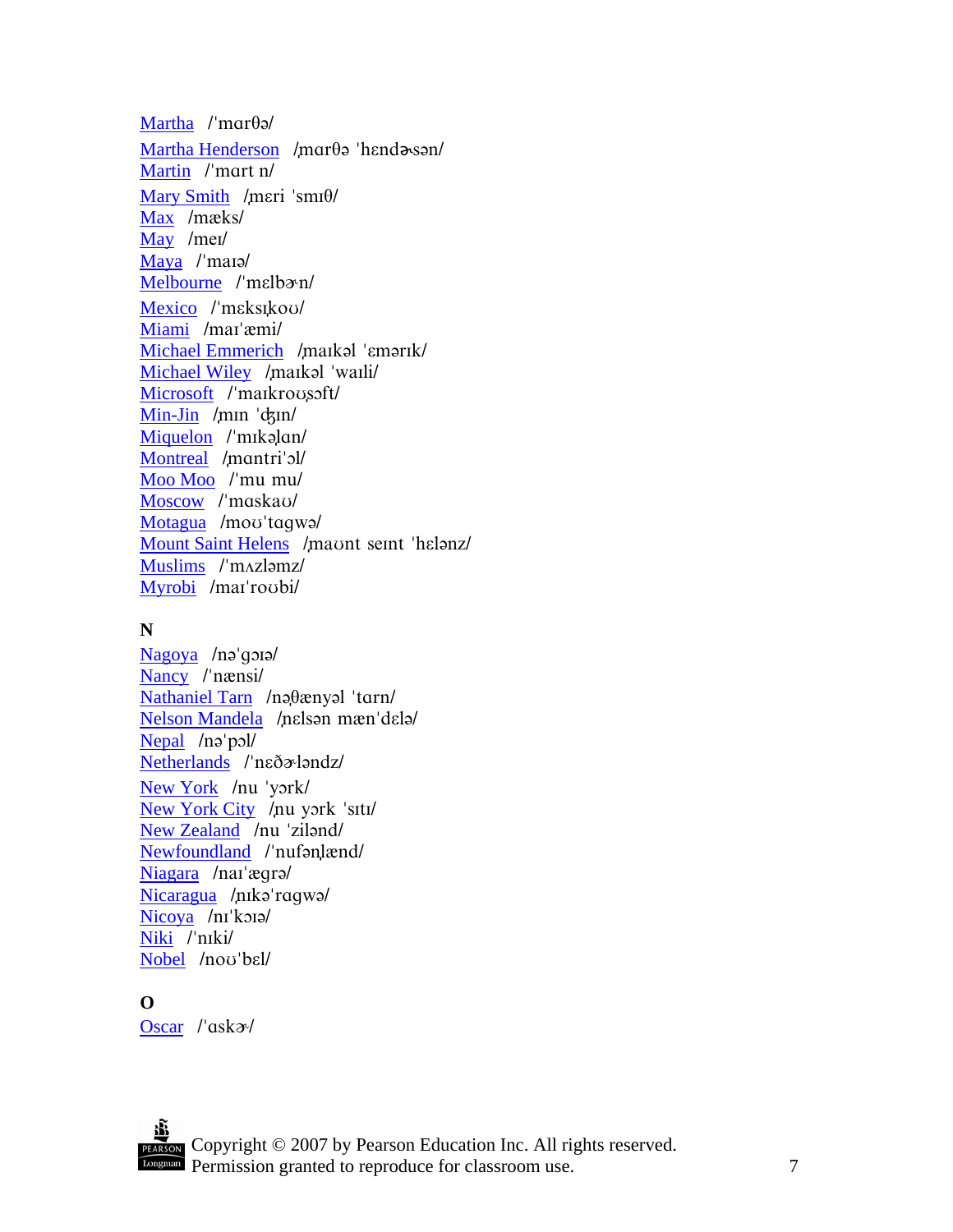#### **P**

[Pablo Neruda](http://www.tnpronunciator.com/index.php?level=3&word=Pablo%20Neruda&tnp_submit=Search) /pablou na'ruda/ [Pacific](http://www.tnpronunciator.com/index.php?level=3&word=Pacific&tnp_submit=Search) /pə'sıfık/ [Pakasoto](http://www.tnpronunciator.com/index.php?level=3&word=Pakasoto&tnp_submit=Search) /pæka'soutou/ [Panama](http://www.tnpronunciator.com/index.php?level=3&word=Panama&tnp_submit=Search) /'pænama/ [Paris](http://www.tnpronunciator.com/index.php?level=3&word=Paris&tnp_submit=Search) /'pæris/ [Pastaza](http://www.tnpronunciator.com/index.php?level=3&word=Pastaza&tnp_submit=Search) /pa'staza/ [Pat](http://www.tnpronunciator.com/index.php?level=3&word=Pat&tnp_submit=Search) /pæt/ [Patricia Schultz](http://www.tnpronunciator.com/index.php?level=3&word=Patricia%20Schultz&tnp_submit=Search) /potriso 'fults/ [Paul](http://www.tnpronunciator.com/index.php?level=3&word=Paul&tnp_submit=Search) /pol/ [Persian](http://www.tnpronunciator.com/index.php?level=3&word=Persian&tnp_submit=Search) /'pa<sub>3</sub>an/ [Perth](http://www.tnpronunciator.com/index.php?level=3&word=Perth&tnp_submit=Search)  $/pv\theta$ [Peru](http://www.tnpronunciator.com/index.php?level=3&word=Peru&tnp_submit=Search) /pə'ru/ [Petén Itzá](http://www.tnpronunciator.com/index.php?level=3&word=Peten%20Itza&tnp_submit=Search) /poten it'sa/ [Peter](http://www.tnpronunciator.com/index.php?level=3&word=Peter&tnp_submit=Search) /'pita/ [Philippines](http://www.tnpronunciator.com/index.php?level=3&word=Philippines&tnp_submit=Search) /'filapinz/ [Pisa](http://www.tnpronunciator.com/index.php?level=3&word=Pisa&tnp_submit=Search) /'pizə/ [Pisco](http://www.tnpronunciator.com/index.php?level=3&word=Pisco&tnp_submit=Search) /'piskou/  $Placi<sub>d</sub>$  /'plæsid/ [Poland](http://www.tnpronunciator.com/index.php?level=3&word=Poland&tnp_submit=Search) /'pouland/ [Port-au-Prince](http://www.tnpronunciator.com/index.php?level=3&word=Port-au-Prince&tnp_submit=Search) /port ou 'prins/ [Portello](http://www.tnpronunciator.com/index.php?level=3&word=Portello&tnp_submit=Search) /por'telou/ [Porto Alegre](http://www.tnpronunciator.com/index.php?level=3&word=Porto%20Alegre&tnp_submit=Search) / portu a legri/ [Puerto Limón](http://www.tnpronunciator.com/index.php?level=3&word=Puerto%20Limon&tnp_submit=Search) /pwertou li'moun/ [Puntarenas](http://www.tnpronunciator.com/index.php?level=3&word=Puntarenas&tnp_submit=Search) /ponta reinas/

# **Q**

[Quepos](http://www.tnpronunciator.com/index.php?level=3&word=Quepos&tnp_submit=Search) /'keipous/ [Quetzaltenango](http://www.tnpronunciator.com/index.php?level=3&word=Quetzaltenango&tnp_submit=Search) /ketsalta nængou/

# **R**

[Rachel](http://www.tnpronunciator.com/index.php?level=3&word=Rachel&tnp_submit=Search) /'reitfəl/ [Ramadan](http://www.tnpronunciator.com/index.php?level=3&word=Ramadan&tnp_submit=Search) /'ramadan/ [Richter](http://www.tnpronunciator.com/index.php?level=3&word=Richter&tnp_submit=Search) /'rɪktə/ [Rio de Janeiro](http://www.tnpronunciator.com/index.php?level=3&word=Rio%20de%20Janeiro&tnp_submit=Search) / riou dei 3<sup>o</sup> nerou/ [Riobamba](http://www.tnpronunciator.com/index.php?level=3&word=Riobamba&tnp_submit=Search) /riou'bamba/ [Riyadh](http://www.tnpronunciator.com/index.php?level=3&word=Riyadh&tnp_submit=Search) /ri'yad/ [Robert Ludlum](http://www.tnpronunciator.com/index.php?level=3&word=Robert%20Ludlum&tnp_submit=Search) /rabat 'lAdlam/ [Robert Park](http://www.tnpronunciator.com/index.php?level=3&word=Robert%20Park&tnp_submit=Search) /rabat 'park/ [Robert Reston](http://www.tnpronunciator.com/index.php?level=3&word=Robert%20Reston&tnp_submit=Search) /rab<sup>2t</sup> 'restan/ [Rossi](http://www.tnpronunciator.com/index.php?level=3&word=Rossi&tnp_submit=Search) /'rosi/ [Russia](http://www.tnpronunciator.com/index.php?level=3&word=Russia&tnp_submit=Search)  $/\text{rA}$ [ə/

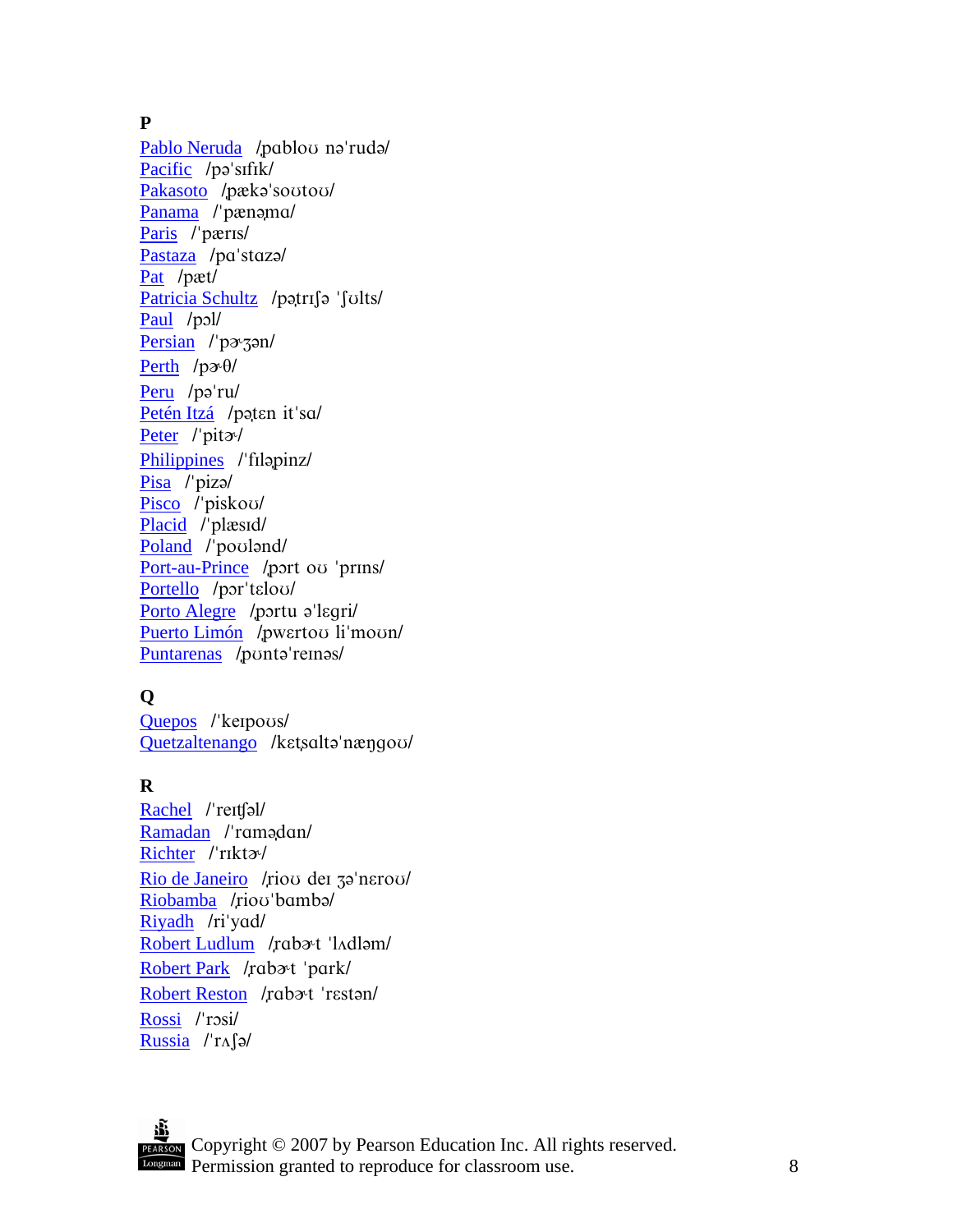#### **S**

[Sahara](http://www.tnpronunciator.com/index.php?level=3&word=Sahara&tnp_submit=Search) /sə'hærə/ [Saint-Pierre](http://www.tnpronunciator.com/index.php?level=3&word=Saint-Pierre&tnp_submit=Search) /seint pi'er/ [Sam](http://www.tnpronunciator.com/index.php?level=3&word=Sam&tnp_submit=Search) /sæm/ [San Francisco](http://www.tnpronunciator.com/index.php?level=3&word=San%20Francisco&tnp_submit=Search) / sæn fran 'sIskou/ [San José](http://www.tnpronunciator.com/index.php?level=3&word=San%20Jose&tnp_submit=Search) /sæn hou'zei/ [Santa Rosa](http://www.tnpronunciator.com/index.php?level=3&word=Santa%20Rosa&tnp_submit=Search) / sænta 'rouza/ [Santiago](http://www.tnpronunciator.com/index.php?level=3&word=Santiago&tnp_submit=Search) / sænti 'aqou [Sapporo](http://www.tnpronunciator.com/index.php?level=3&word=Sapporo&tnp_submit=Search) /sə'porou/ [Savile Row](http://www.tnpronunciator.com/index.php?level=3&word=Savile%20Row&tnp_submit=Search) /sævəl 'rou/ [Scotland](http://www.tnpronunciator.com/index.php?level=3&word=Scotland&tnp_submit=Search) /'skatland/  $Sean$  /sn/ [Seattle](http://www.tnpronunciator.com/index.php?level=3&word=Seattle&tnp_submit=Search) /si'ætl/ [Senegal](http://www.tnpronunciator.com/index.php?level=3&word=Senegal&tnp_submit=Search) /'senigol/  $Sharp$  / $\int$ arp/ [Sherlock Holmes](http://www.tnpronunciator.com/index.php?level=3&word=Sherlock%20Holmes&tnp_submit=Search) / [avlak 'houmz/ [Simon Bolivar](http://www.tnpronunciator.com/index.php?level=3&word=Simon%20Bolivar&tnp_submit=Search) / simoun ba'livar/  $Singapore$  /'singapor/ [Solange Queiroz](http://www.tnpronunciator.com/index.php?level=3&word=Solange%20Queiroz&tnp_submit=Search) /səlandz 'kerouz/  $Songkran$  /'sonkran/ [South Africa](http://www.tnpronunciator.com/index.php?level=3&word=South%20Africa&tnp_submit=Search)  $/sa\theta$  'æfrika/ [Spain](http://www.tnpronunciator.com/index.php?level=3&word=Spain&tnp_submit=Search) /spein/ [Spider-Man](http://www.tnpronunciator.com/index.php?level=3&word=Spider-Man&tnp_submit=Search) /'spaid $x$  mæn/ [Sri Lanka](http://www.tnpronunciator.com/index.php?level=3&word=Sri%20Lanka&tnp_submit=Search) /sri 'lanka/ [St. Lawrence](http://www.tnpronunciator.com/index.php?level=3&word=St.%20Lawrence&tnp_submit=Search) /seint 'lorans/ [Stella](http://www.tnpronunciator.com/index.php?level=3&word=Stella&tnp_submit=Search) /'stelə/ [Sue](http://www.tnpronunciator.com/index.php?level=3&word=Sue&tnp_submit=Search) /su/ [Superior](http://www.tnpronunciator.com/index.php?level=3&word=Superior&tnp_submit=Search)  $/s\sigma'$ piri $\sigma'$ [Sydney](http://www.tnpronunciator.com/index.php?level=3&word=Sydney&tnp_submit=Search) /"sIdni/ [Sylvia Strook](http://www.tnpronunciator.com/index.php?level=3&word=Sylvia%20Strook&tnp_submit=Search) / silvia 'strok/

#### **T**

[Tahiti](http://www.tnpronunciator.com/index.php?level=3&word=Tahiti&tnp_submit=Search) /ta'hiti/ [Taipei](http://www.tnpronunciator.com/index.php?level=3&word=Taipei&tnp_submit=Search) /tai/pei/ [Taiwan](http://www.tnpronunciator.com/index.php?level=3&word=Taiwan&tnp_submit=Search) /taiwan/ [Talamanca](http://www.tnpronunciator.com/index.php?level=3&word=Talamanca&tnp_submit=Search) /tala/manka/ [Tanzania](http://www.tnpronunciator.com/index.php?level=3&word=Tanzania&tnp_submit=Search) /tænzə niə/ [Tasmania](http://www.tnpronunciator.com/index.php?level=3&word=Tasmania&tnp_submit=Search) /tæz'memia/ [Thai](http://www.tnpronunciator.com/index.php?level=3&word=Thai&tnp_submit=Search) /tai/ [Thailand](http://www.tnpronunciator.com/index.php?level=3&word=Thailand&tnp_submit=Search) /'tailænd/  $\frac{Thanksgiving}{\theta$  $\frac{Thanksgiving}{\theta$  $\frac{Thanksgiving}{\theta$ ænks'givin [Tianjin](http://www.tnpronunciator.com/index.php?level=3&word=Tianjin&tnp_submit=Search) /tien'dzin/ [Tibet](http://www.tnpronunciator.com/index.php?level=3&word=Tibet&tnp_submit=Search) /tI"bEt/